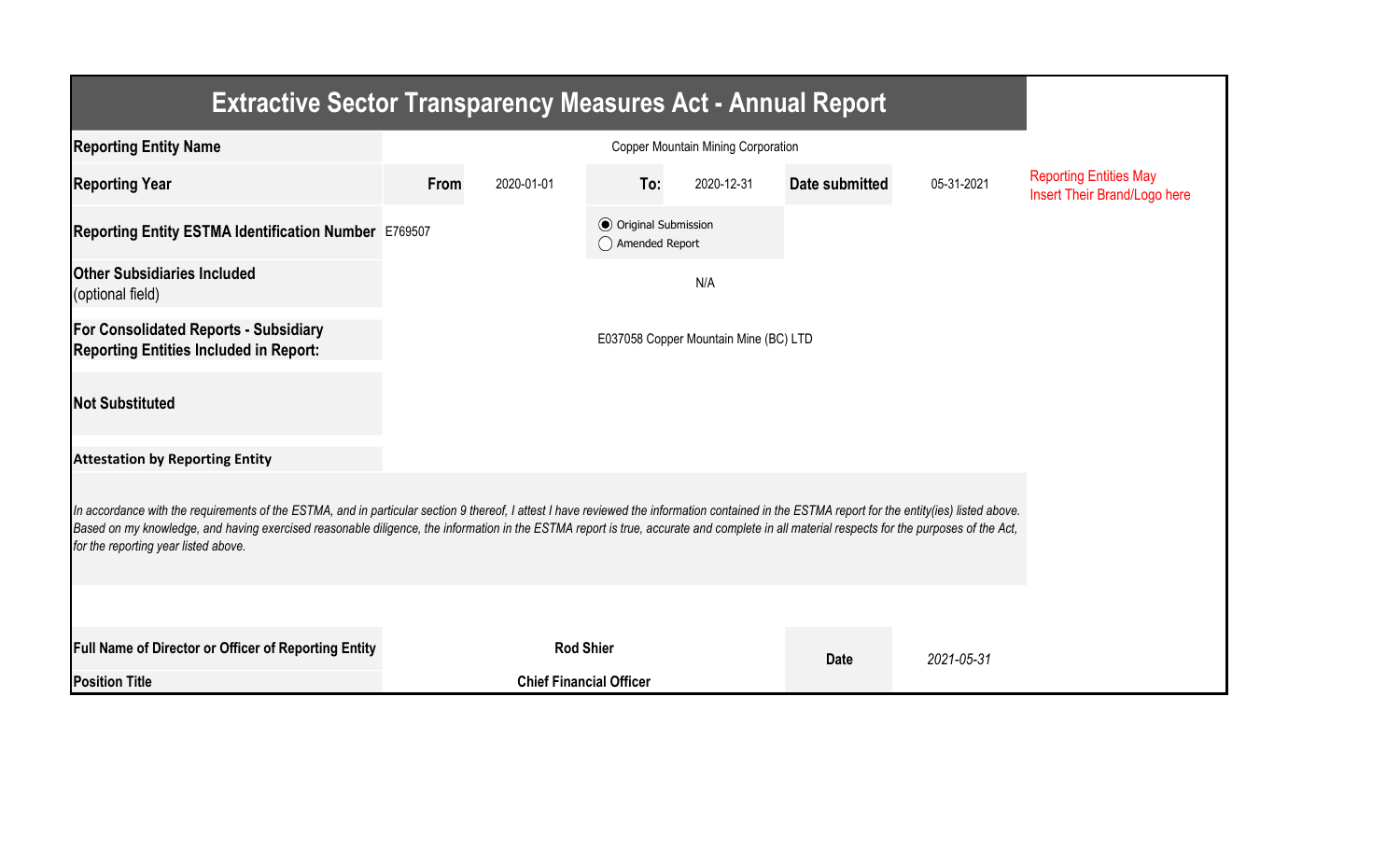| Extractive Sector Transparency Measures Act - Annual Report                                                                                                                      |                                                                                                                                                                                                                                      |                                                                                 |                                                                                               |            |           |                                |                |                  |                                               |                                      |                                                          |  |
|----------------------------------------------------------------------------------------------------------------------------------------------------------------------------------|--------------------------------------------------------------------------------------------------------------------------------------------------------------------------------------------------------------------------------------|---------------------------------------------------------------------------------|-----------------------------------------------------------------------------------------------|------------|-----------|--------------------------------|----------------|------------------|-----------------------------------------------|--------------------------------------|----------------------------------------------------------|--|
| <b>Reporting Year</b><br><b>Reporting Entity Name</b><br><b>Reporting Entity ESTMA</b><br><b>Identification Number</b><br><b>Subsidiary Reporting Entities (if</b><br>necessary) | From:                                                                                                                                                                                                                                | 2020-01-01                                                                      | To:<br>Copper Mountain Mining Corporation<br>E769507<br>E037058 Copper Mountain Mine (BC) LTD | 2020-12-31 |           | <b>Currency of the Report</b>  | CAD            |                  |                                               |                                      |                                                          |  |
|                                                                                                                                                                                  | <b>Payments by Payee</b>                                                                                                                                                                                                             |                                                                                 |                                                                                               |            |           |                                |                |                  |                                               |                                      |                                                          |  |
| Country                                                                                                                                                                          | Payee Name <sup>1</sup>                                                                                                                                                                                                              | Departments, Agency, etc<br>within Payee that Received<br>Payments <sup>2</sup> | <b>Taxes</b>                                                                                  | Royalties  | Fees      | <b>Production Entitlements</b> | <b>Bonuses</b> | <b>Dividends</b> | Infrastructure<br><b>Improvement Payments</b> | <b>Total Amount paid to</b><br>Payee | Notes <sup>34</sup>                                      |  |
| Canada - British Columbia                                                                                                                                                        | Government of British<br>Columbia                                                                                                                                                                                                    |                                                                                 | 420,000                                                                                       |            | 280,000   |                                |                |                  |                                               |                                      | <b>700,000</b> Land & Mineral Taxes;<br>Permits/Licenses |  |
| Canada - British Columbia                                                                                                                                                        | Town of Princeton<br>Upper Similkameen Indian                                                                                                                                                                                        |                                                                                 | 510,000                                                                                       |            |           |                                |                |                  |                                               |                                      | 510,000 Property taxes                                   |  |
| Canada - British Columbia                                                                                                                                                        | Band<br>Lower Similkameen Indian                                                                                                                                                                                                     |                                                                                 |                                                                                               |            | 190,000   |                                |                |                  |                                               | 190,000                              |                                                          |  |
| Canada - British Columbia                                                                                                                                                        | Band                                                                                                                                                                                                                                 |                                                                                 |                                                                                               |            | 240,000   |                                |                |                  |                                               | 240,000                              | Mineral Lease rents; Exploration                         |  |
| Australia                                                                                                                                                                        | Government of Queensland                                                                                                                                                                                                             |                                                                                 |                                                                                               |            | 1,040,000 |                                |                |                  |                                               | 1,040,000                            | Lease rents                                              |  |
| Australia                                                                                                                                                                        | Kalkadoon Native Title<br>Aboriginal Corporation                                                                                                                                                                                     |                                                                                 |                                                                                               |            | 110,000   |                                |                |                  |                                               |                                      | 110,000 Exploration Permits                              |  |
|                                                                                                                                                                                  |                                                                                                                                                                                                                                      |                                                                                 |                                                                                               |            |           |                                |                |                  |                                               |                                      |                                                          |  |
|                                                                                                                                                                                  |                                                                                                                                                                                                                                      |                                                                                 |                                                                                               |            |           |                                |                |                  |                                               |                                      |                                                          |  |
|                                                                                                                                                                                  |                                                                                                                                                                                                                                      |                                                                                 |                                                                                               |            |           |                                |                |                  |                                               |                                      |                                                          |  |
|                                                                                                                                                                                  |                                                                                                                                                                                                                                      |                                                                                 |                                                                                               |            |           |                                |                |                  |                                               |                                      |                                                          |  |
|                                                                                                                                                                                  |                                                                                                                                                                                                                                      |                                                                                 |                                                                                               |            |           |                                |                |                  |                                               |                                      |                                                          |  |
|                                                                                                                                                                                  |                                                                                                                                                                                                                                      |                                                                                 |                                                                                               |            |           |                                |                |                  |                                               |                                      |                                                          |  |
|                                                                                                                                                                                  |                                                                                                                                                                                                                                      |                                                                                 |                                                                                               |            |           |                                |                |                  |                                               |                                      |                                                          |  |
|                                                                                                                                                                                  |                                                                                                                                                                                                                                      |                                                                                 |                                                                                               |            |           |                                |                |                  |                                               |                                      |                                                          |  |
|                                                                                                                                                                                  |                                                                                                                                                                                                                                      |                                                                                 |                                                                                               |            |           |                                |                |                  |                                               |                                      |                                                          |  |
|                                                                                                                                                                                  |                                                                                                                                                                                                                                      |                                                                                 |                                                                                               |            |           |                                |                |                  |                                               |                                      |                                                          |  |
|                                                                                                                                                                                  |                                                                                                                                                                                                                                      |                                                                                 |                                                                                               |            |           |                                |                |                  |                                               |                                      |                                                          |  |
|                                                                                                                                                                                  |                                                                                                                                                                                                                                      |                                                                                 |                                                                                               |            |           |                                |                |                  |                                               |                                      |                                                          |  |
|                                                                                                                                                                                  |                                                                                                                                                                                                                                      |                                                                                 |                                                                                               |            |           |                                |                |                  |                                               |                                      |                                                          |  |
|                                                                                                                                                                                  |                                                                                                                                                                                                                                      |                                                                                 |                                                                                               |            |           |                                |                |                  |                                               |                                      |                                                          |  |
|                                                                                                                                                                                  |                                                                                                                                                                                                                                      |                                                                                 |                                                                                               |            |           |                                |                |                  |                                               |                                      |                                                          |  |
| <b>Additional Notes:</b>                                                                                                                                                         | All payments to governments have been reported in our functional currency CAD. Payments denominated in currencies other than CAD were translated for this report at the 2020 exchange rates reported below:<br>Average 1 AUD/ 0.9247 |                                                                                 |                                                                                               |            |           |                                |                |                  |                                               |                                      |                                                          |  |